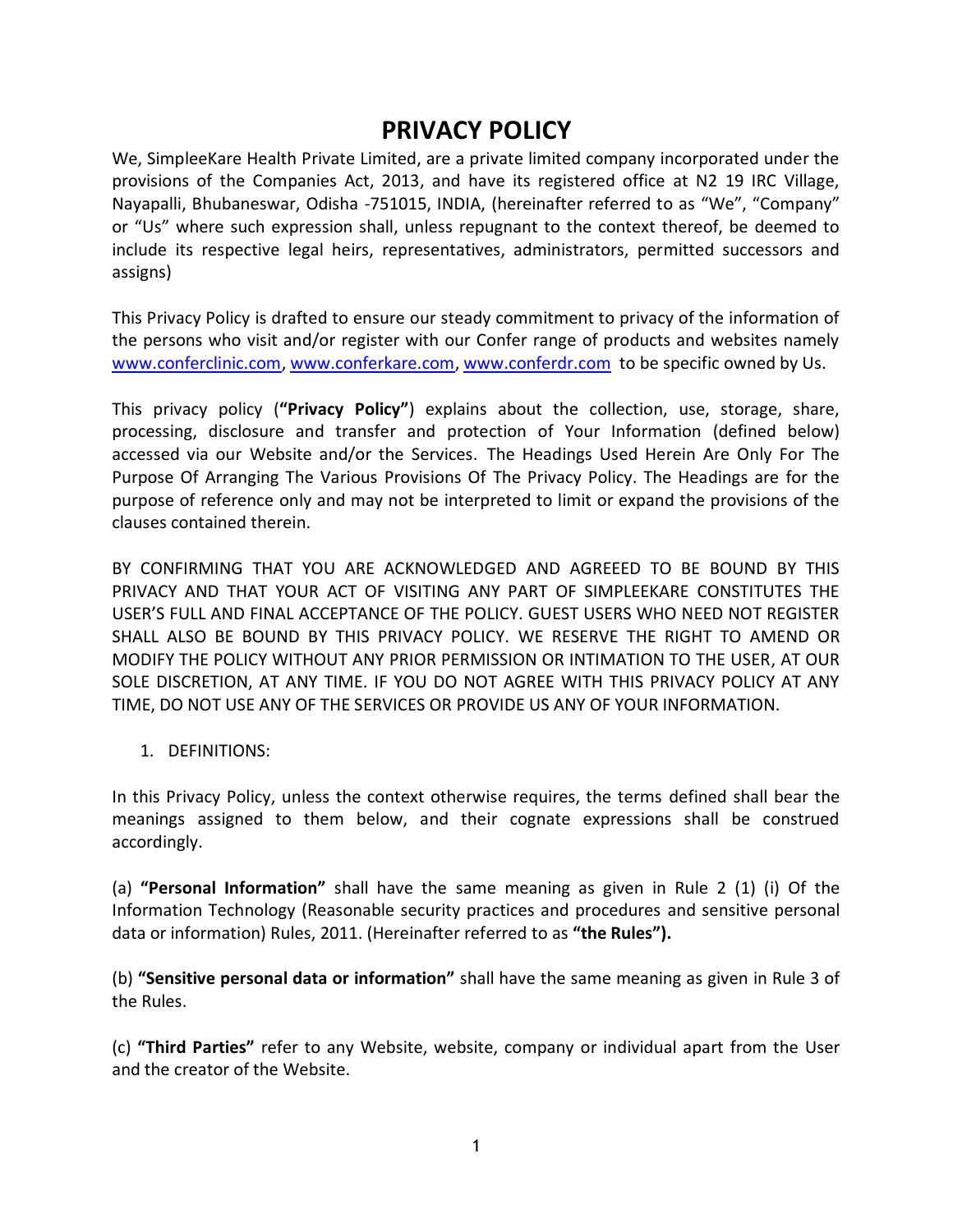(d) **"We", "Our", "Company", "ConferClinic", "ConferKare", "ConferDR" and "Us"** shall mean and refer to the owner of the Website /Products i.e., Simpleekare Health Private Limited.

(e) **"You", "Your", "Yourself"** and **"User"** shall mean and refer to natural and legal Individuals who visit and/or use the Website/Product and will also include the persons who avail the services by submission of details by some other person.

(f) **"Product"** or **"Products"** shall mean the Confer brand of software products namely ConferClinic, ConferDR, ConferKare

(g) **"Website"** or **"Websites"** shall mean [www.conferclinic.com,](http://www.conferclinic.com/) [www.conferkare.com,](http://www.conferkare.com/) [www.conferdr.com](http://www.conferdr.com/)

- 2. PERSONAL INFORMATION COLLECTION AND ITS PURPOSE:
- (a) The User expressly agrees and acknowledges that the Company collects and stores the User's Personal Information and/or Sensitive Personal Information in a secure cloud based platform.

(b) The User is aware that this information will be used by the Company to provide services and features targeted at the User, which is most likely to quickly identify the user to meet the User's needs, and also to customize and improve the Product to make its user's experiences safer and easier. Information provided by the User from time to time on the Website shall include, but not be limited to:

- I. User's User Name
- II. Passwords
- III. Email address
- IV. Name
- V. Gender
- VI. Age
- VII. Date of birth
- VIII. Nationality
- IX. Weight and Height
- X. Details about past and present diseases
- XI. Financial information such as Bank account or credit card or debit card or other payment instrument details
- XII. Physical, physiological and mental health condition
- XIII. Sexual orientation
- XIV. medical records and history
- XV. Login ID and password
- XVI. Location
- (c) All such information may constitute 'personal information' or 'sensitive personal data or information' under the Information Technology Act, 2000 as amended from time to time,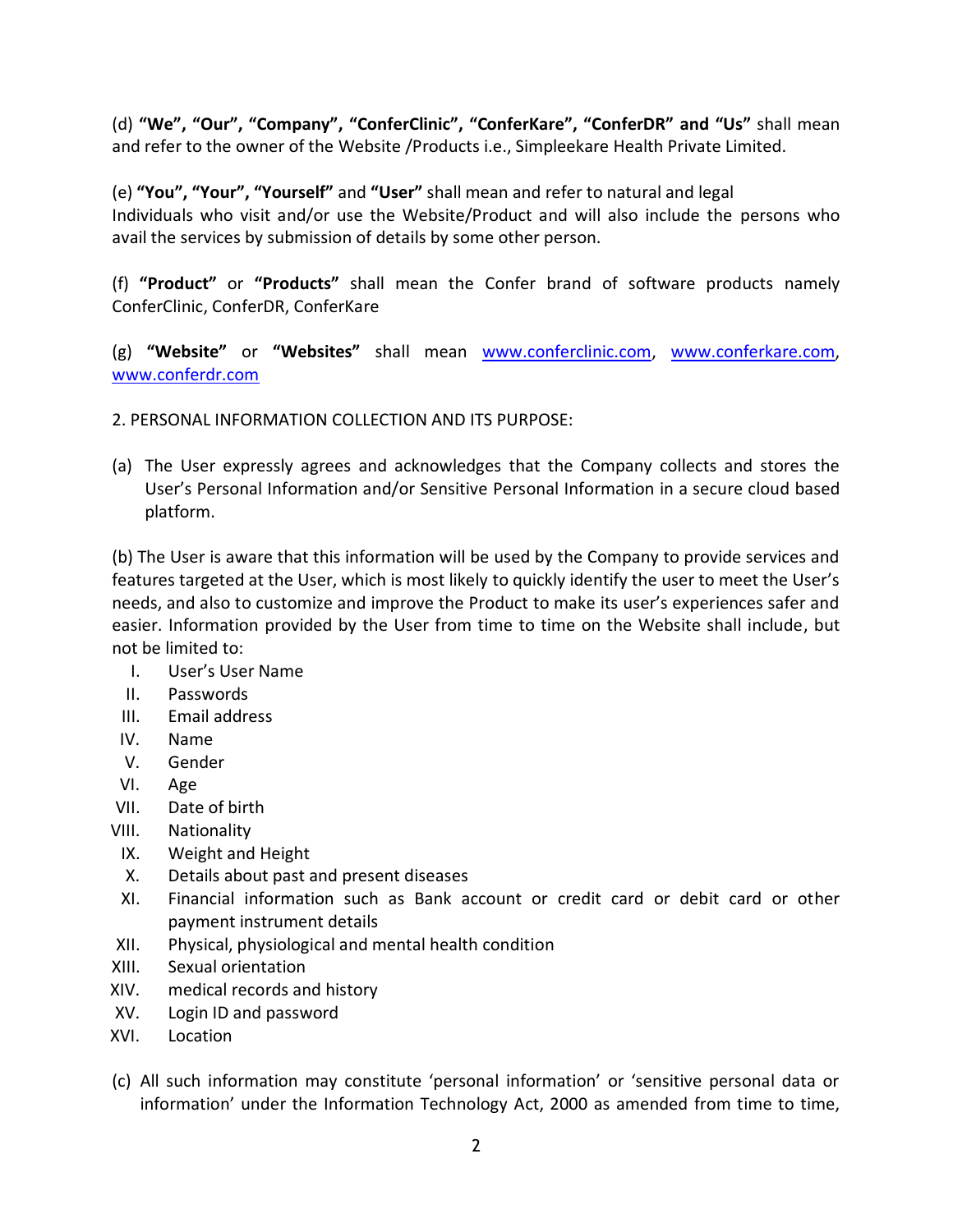and allied rules.

Other Information may include

- I. Your usage records of our services
- II. IP address, browser details, referring URL, time zone, operating system and other user details shall be collected in Our record files

## 3. PRIVACY STATEMENTS:

a) The use of Product by the User is solely governed by this Policy as well as the Terms and Conditions, and any modifications or amendments made there to by the Company from time to time, at its sole discretion. Visiting the Websites and/or using any of the Services shall be deemed to signify the User's unequivocal acceptance of this Policy, and the User expressly agrees to be bound by the same. The User expressly agrees and acknowledges that the Policies are coterminous, and that expiry/termination of either one will lead to the termination of the other.

b) The User unequivocally agrees that this Policy constitute a legally binding agreement between the User and the Company, and that the User shall be subject to the rules, guidelines, policies, terms, and conditions applicable to any service that is provided by Us. The User acknowledges and agrees that no signature or express act is required to make these Terms and the Policy binding on the User, and that the User's act of visiting any part of The company or website constitutes the User's full and final acceptance of the Policy.

(c) The User is aware that the Company may automatically track certain information about the User based on the User's IP address and the User's behavior on The company or website and its products, and the User expressly consents to the same. The User is aware that this information is used to do internal research on user demographics, interests, and behavior, to enable the Company to better understand, and cater to the interests of its users. The User is expressly made aware that such information may include the User's computer & web browser information, the User's IP address, etc

(d) The User is aware that any and all information pertaining to the User collected by the Company, whether or not directly provided by the User to the Company, including but not limited to personal correspondence such as emails or letters, feedback from other users or third parties regarding the User's activities or postings on The company or website, etc. may be collected and compiled by the Company into a file/folder specifically created for / allotted to the User and the User hereby expressly consent to the same.

(e) The User is aware that the contact information provided to the Company may be used to send the User offers and promotions, whether or not based on the User's previous interests, and the User hereby expressly consents to receiving the same. The User may choose to unsubscribe from promotional communications by clicking on the 'unsubscribe' link provided at the end of every such promotional communication.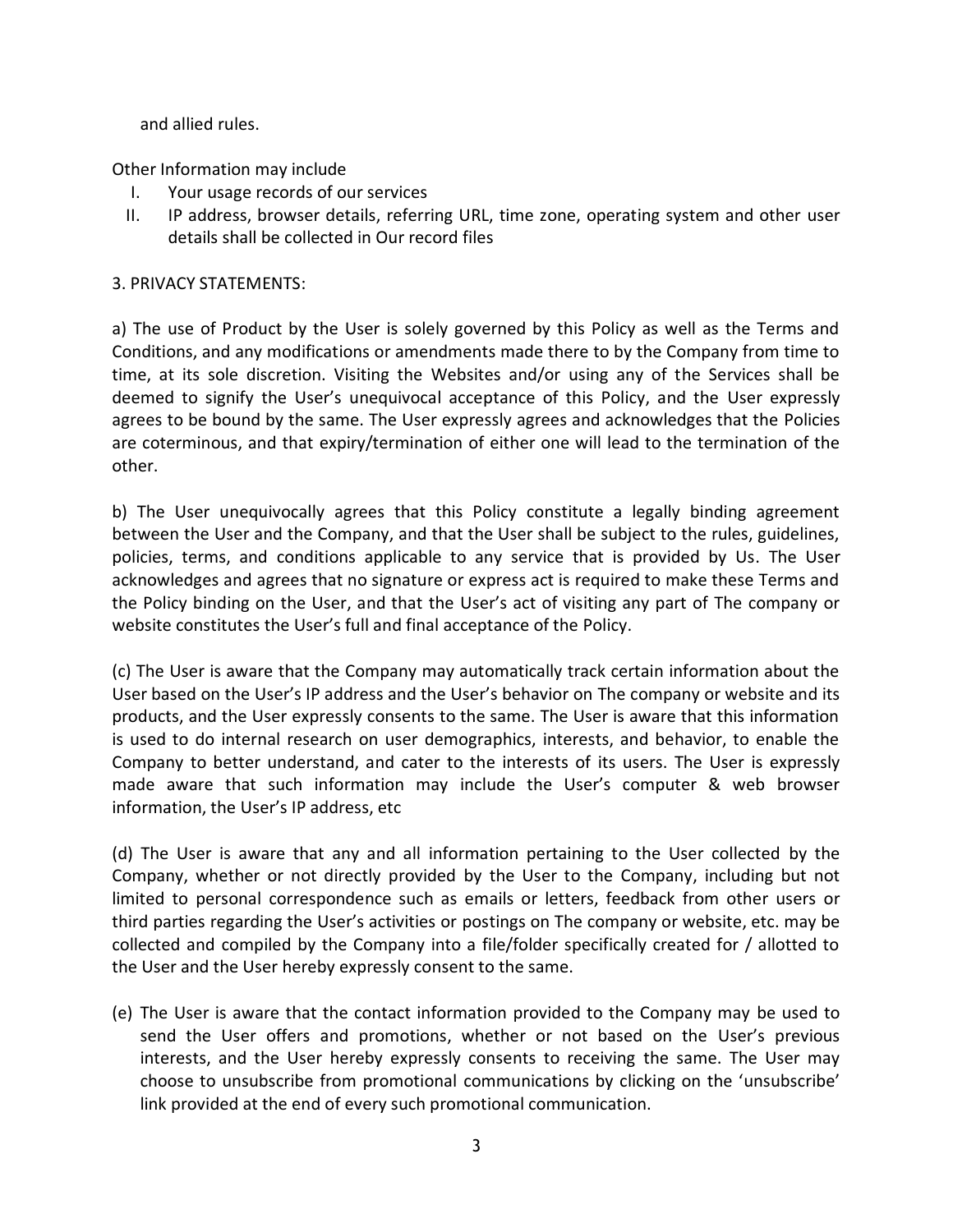(f) The information provided by You at the time of registration shall be used to contact you when necessary. For more details about the nature of such communications, please refer to our Terms of Service. Further, Your personal data and Sensitive Personal data may be collected and stored by Us for providing the services of generating alerts/reminders/SMS for the medicines and also for internal record. We may use Your tracking information such as IP addresses, and or Device ID to help identify you and to gather broad demographic information.

In case We are acquired by or merged with another company, We shall transfer information disclosed by You and information about You to the company we are acquired by or merged with. In the event of a merger or acquisition, We shall notify You by email/by putting a prominent notice on the Website before Your Personal Information is transferred and becomes subject to a different privacy policy.

(g) The User is aware that the Company may occasionally request the User to complete optional online surveys. These surveys may require the User to provide contact information and demographic information (like zip code, age, income bracket, sex, etc.). The User is aware that this data to be used to customize the company or website for the benefit of the User, and providing all users of the company or website with services that the Company believes they might be interested in availing of.

(h) The User is further aware that the Company may occasionally request the User to write reviews for services availed of by the User from the Website. The User is aware that such reviews will help potential users of The company or website. From availing of the Services and the User hereby expressly authorizes the Company to publish any and all reviews written by the User on the Website, along with the User's name and certain contact details, for the benefit and use of other users.

(i) Nothing contained herein shall be deemed to compel the Company to store, Upload, publish, or display in any manner content/reviews/surveys/feedback Submitted by the User, and the User hereby expressly authorizes the Company to remove from The company or website any such content, review, survey, or feedback submitted by the User, without cause or being required to notify the User of the same.

(j) Collection of "sensitive personal data or information" under the Information Technology Act, 2005 as amended from time to time and allied rules requires the User's express consent. By affirming assent to this Policy as well as clicking on the "I agree with Terms and Policy" button at the time of registration, the User provides consent to such collection as required under applicable laws.

(k) The User is responsible for maintaining the accuracy of the information submitted to the Company, such as the User's contact information provided as part of account registration. If the User's personal information changes, the User may correct, delete inaccuracies, or amend information by making the change on the company or website's member information page or by contacting the Company by email at [support@simpleekare.com](mailto:support@simpleekare.com) . The Company will make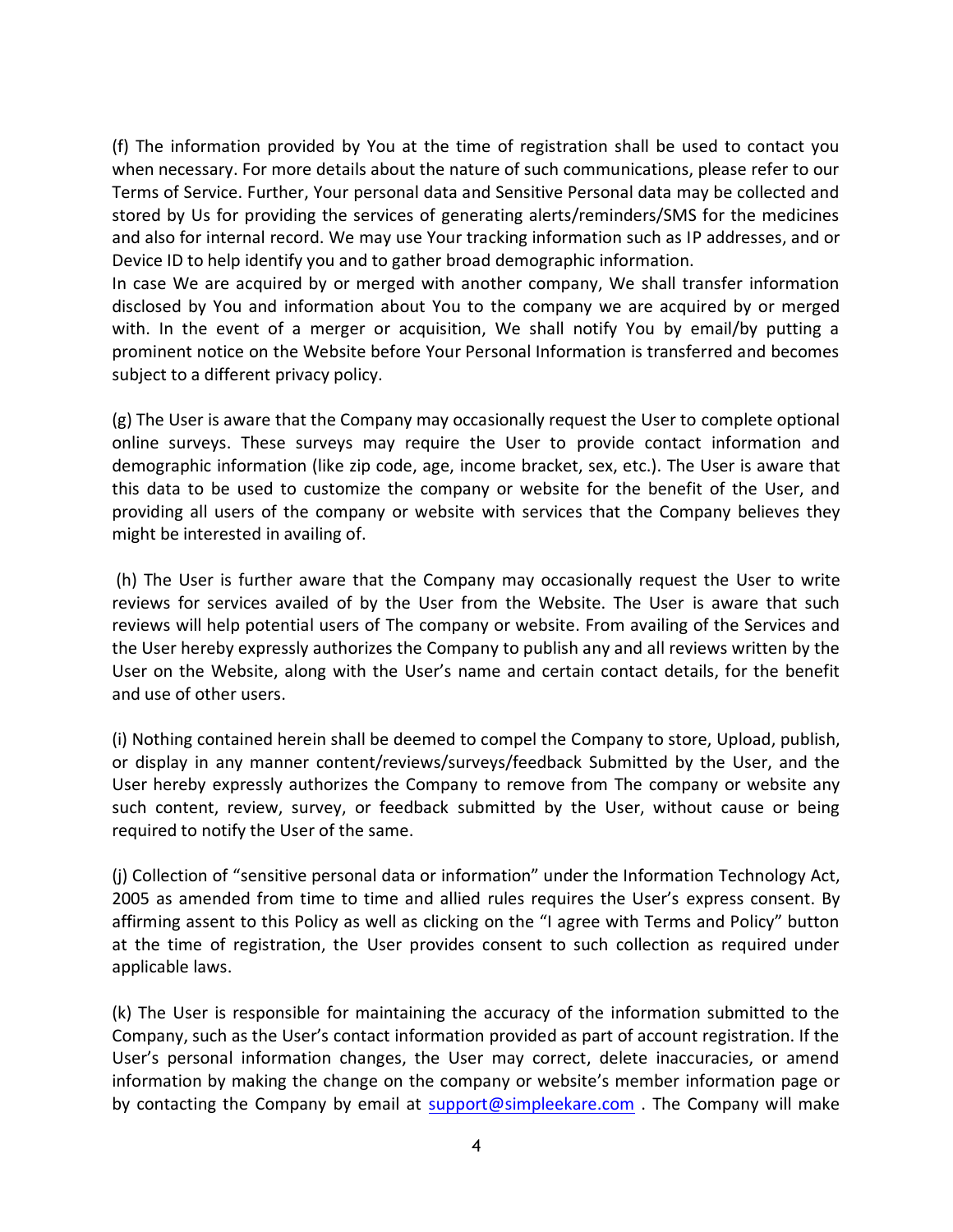good faith efforts to make requested changes in the databases as soon as reasonably practicable. If the User provides any information that is untrue, inaccurate, out of date or incomplete (or becomes untrue, inaccurate, out of date or incomplete), or the Company has reasonable grounds to suspect that the information provided by the User is untrue, inaccurate, out of date or incomplete, the Company may, at its sole discretion, discontinue the provision of the Services to you as per the provisions laid down in the Terms.

(l) If the User wishes to delete his/her account or request that the Company no longer uses the User's information to provide Services, the User may contact the Company via mail [support@simpleekare.com](mailto:support@simpleekare.com) . The Company will retain the User's information for as long as the User's account with The company or website is active and as needed to provide the User with the Services. The Company shall not retain such information for longer than is required for the purposes for which the information may lawfully be used or is otherwise required under any other law for the time being in force. After a period of time, the User's data may be anonymized and aggregated, and then may be held by the Company as long as necessary for the Company to provide its Services effectively. The use of such anonymized data will be solely for analytic purposes.

(m) We do not collect information about its visitors from other sources, such as public records or bodies, or private organizations, save and except for the purposes of registration of the users.

(n)We may keep records of electronic communications and telephone calls received and made for making appointments or other purposes for the purpose of administration of Services, customer support, research and development and for better assistance to Users.

(o)A User is aware that he/she may have limited access to the Website without creating an account on the Website. In order to have access to all the features and benefits on our Website, a User must first create an account on our Website by providing their name, email address and phone number.

(p) All Our employees and data processors, who have access to, and are associated with the processing of personal information and sensitive personal data or information, are obliged to respect the confidentiality of every Users such information.

(q) We maintain a strict "No-Spam" policy, which means that we shall not sell, share, or rent your personal information to any marketing agencies or a third party without your consent. We take your right to privacy very sincerely and other than as expressly stated in this Privacy Policy.

(r) The terms 'Party' and 'Parties' shall respectively be used to refer to the User and the Company individually and collectively, as the context so requires.

(s) The Parties expressly agree that the Company retains the sole and exclusive right to amend or modify the Policy without any prior permission or intimation to the User, and the User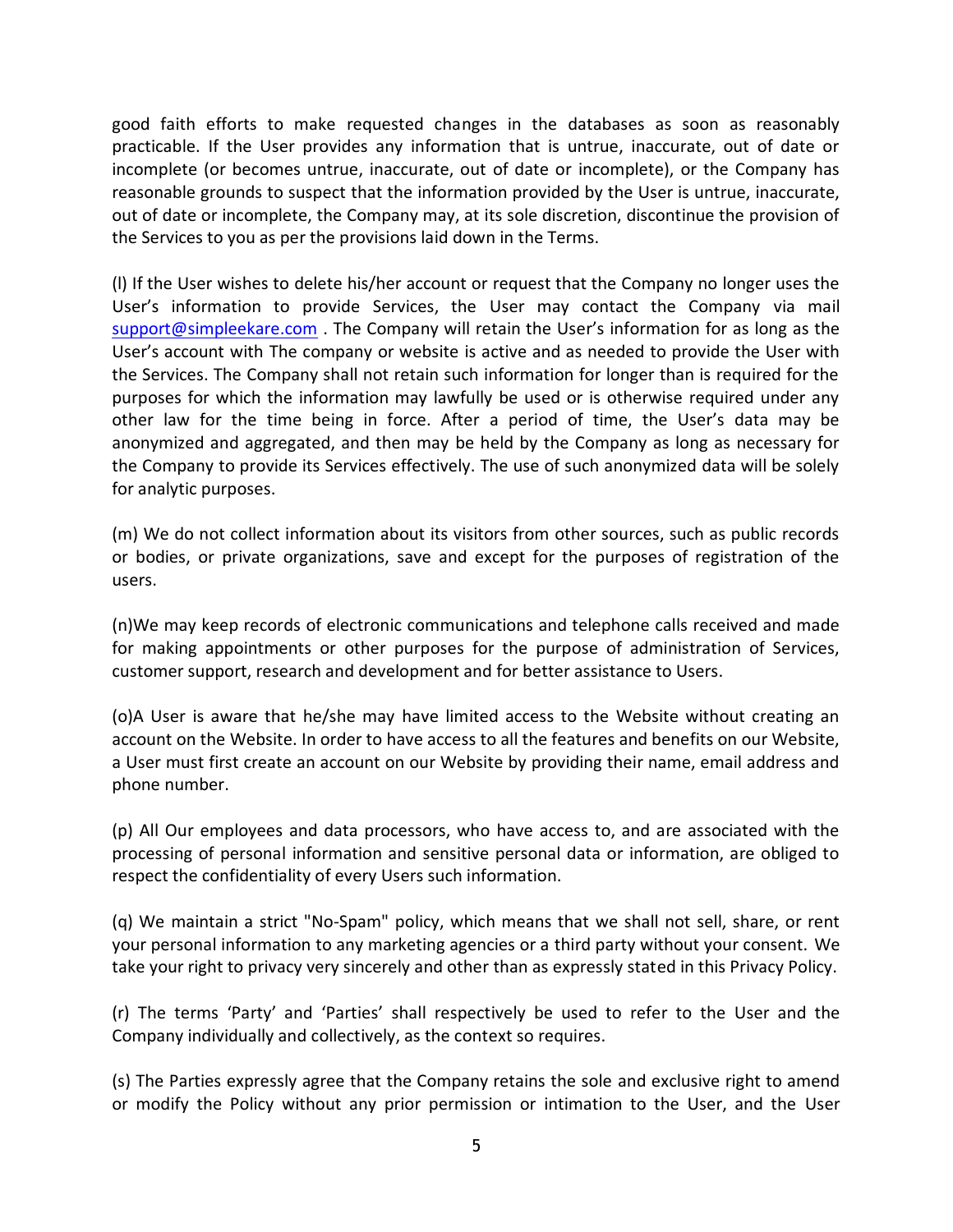expressly agrees that any such amendments or modifications shall come into effect immediately. The User has a duty to periodically check the Policy and Terms, and stay updated on their provisions and requirements.

(t) The headings of each section in this Policy are only for the purpose of organizing the various provisions under this Policy in an orderly manner, and shall not be used by either Party to interpret the provisions contained herein in any manner. Further, it is specifically agreed to by the Parties that the headings shall have no legal or contractual value.

(u) This document is an electronic record in terms of Information Technology Act, 2000 and rules there under as applicable and the amended provisions pertaining to electronic records in various statutes as amended by the Information Technology Act, 2000. This electronic record is generated by a computer system and does not require any physical or digital signatures.

### 4. EXTERNAL LINKS ON THE WEBSITE:

The Website may include advertisements hyperlinks to other websites, Websites, content or resources. We have no control over such external links present in the Website, which are provided by third parties. You acknowledge and agree that We are not responsible for any collection or disclosure of your Personal Information by any external sites, Websites, companies or persons. You further acknowledge and agree that We are not liable for any loss or damage which may be incurred by You as a result of the collection and/or disclosure of Your personal information by external Websites, sites or resources, or as a result of any reliance placed by You on the completeness, accuracy or existence of any advertising, products or other materials on, or available from such Websites or resources. This external Websites and resource providers may have their own privacy policies governing the collection, storage, retention and disclosure of Your Personal Information that You may be subject to. We recommend that You enter the external Website or website and review their privacy policy. We allow third parties/individuals to display advertisements when you use the Website.

### 5. DISCLOSURE OF YOUR INFORMATION TO THIRD PARTIES:

The sensitive personal data or information shall not be published and shall be disclosed only in the following cases:

(a) **External Service Providers:** The sensitive personal data or information may be shared with the Service Provider in order to provide the services of Medicine Alert through SMS. The third party will use such information only in order to provide the services and will not disclose it further.

Government Agencies: The information shall not sell, share, or rent your personal information to any marketing agencies including the sensitive personal data or information shall be shared with Government Agencies mandated under the law to obtain such information for the purposes and in the manner as provided under the applicable laws.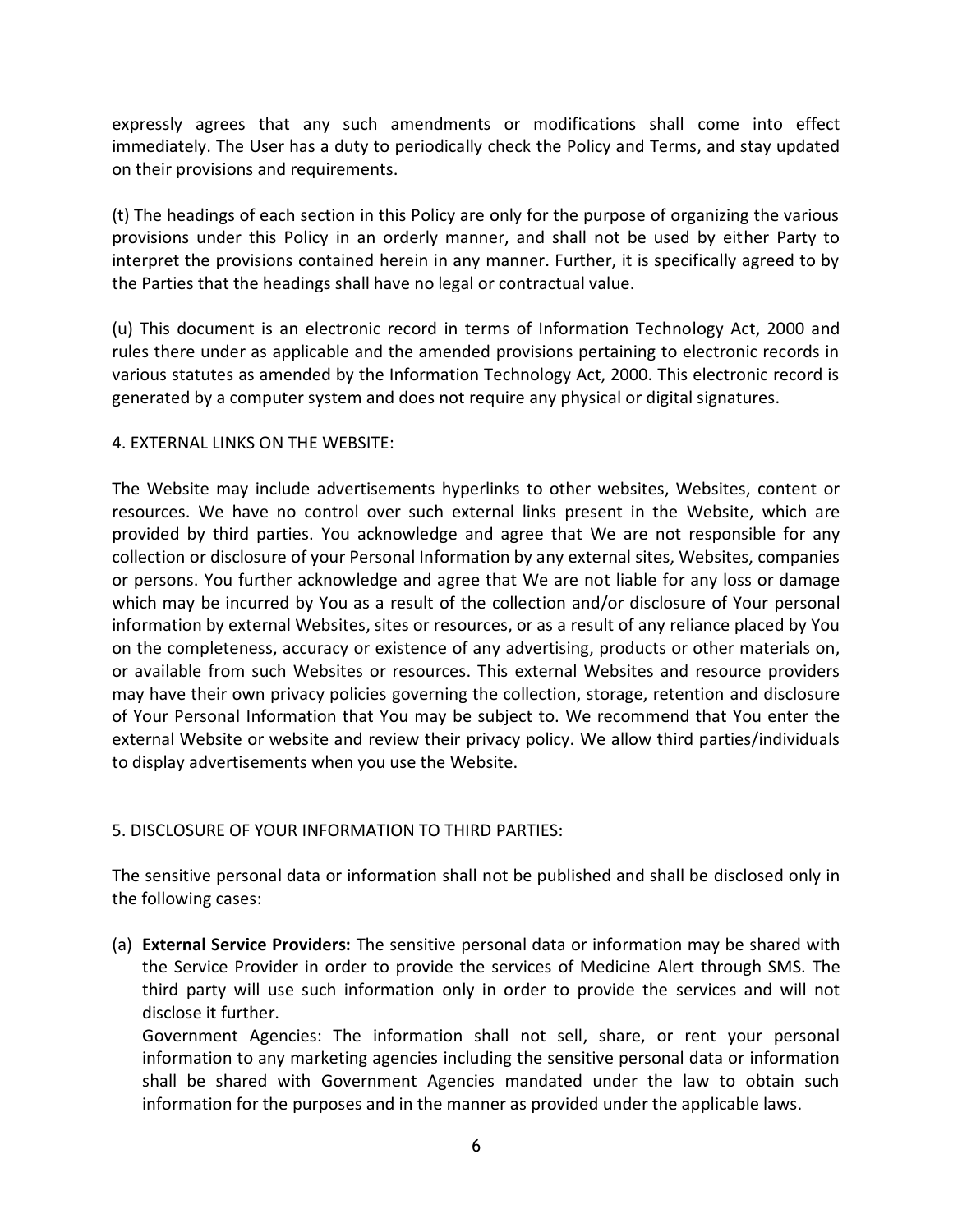- (b) **Other Corporate Entities:** We share much of our data, including Your Personal Information, with Our parent and/ or subsidiaries that are committed to serving Your needs through use of Our Website and related services, throughout the world. Such data shall be shared for the sole purpose of enhancing Your experience of using the Website. To the extent that these entities have access to your information, they shall treat it at least as protectively as they treat information they obtain from their other members. It is possible that We and/or its subsidiaries, or any combination of such, could merge with or be acquired by another business entity. Should such a combination occur, you should expect that we would share some or all of your information in order to continue to provide the service. You shall receive notice of such event (to the extent it occurs).
- (c) **Law and Order:** We cooperate with law enforcement inquiries, as well as other third parties to enforce laws, such as: intellectual property rights, fraud and other rights. We can, and You so authorize Us, disclose Your Personal Information to law enforcement and other government officials as We, in Our sole discretion, believe necessary or appropriate, in connection with an investigation of fraud, intellectual property infringements, or other activity that is illegal or may expose Us/ Us or You to any legal liability.

Any information that you make publically available on the site may be potentially viewed by any party, and by posting such material it is deemed that you consent to share such information with such parties

- 6. ACCESSING, REVIEWING AND CHANGING YOUR PROFILE:
- (a) Following registration, You can review and change the information You submitted at the stage of registration, except Your display name/ user name. An option for facilitating such change shall be present on the home screen of the Website and such change can be facilitated by emailing us at [support@simpleekare.com](mailto:support@simpleekare.com) or [healthy@simpleekare.com](mailto:healthy@simpleekare.com).
- (b) If You change any information, We may keep track of Your old information. If you believe that any information we are holding on you is incorrect or incomplete, or to delete your account, please write to or email us as soon as possible, at [support@simpleekare.comv](mailto:support@simpleekare.comv) or [healthy@simpleekare.com.](mailto:healthy@simpleekare.com) We shall promptly correct any information found to be incorrect.
- (c) We shall retain in Our files, information You have requested to remove for certain circumstances, such as to resolve disputes, troubleshoot problems and enforce Our terms and conditions. Further, such prior information is never completely removed from Our databases due to technical and legal constraints, including stored 'back up' systems. Therefore, You should not expect that all of Your personally identifiable information shall be completely removed from our databases in response to Your requests.

### 7. CONFIDENTIALITY AND SECURITY: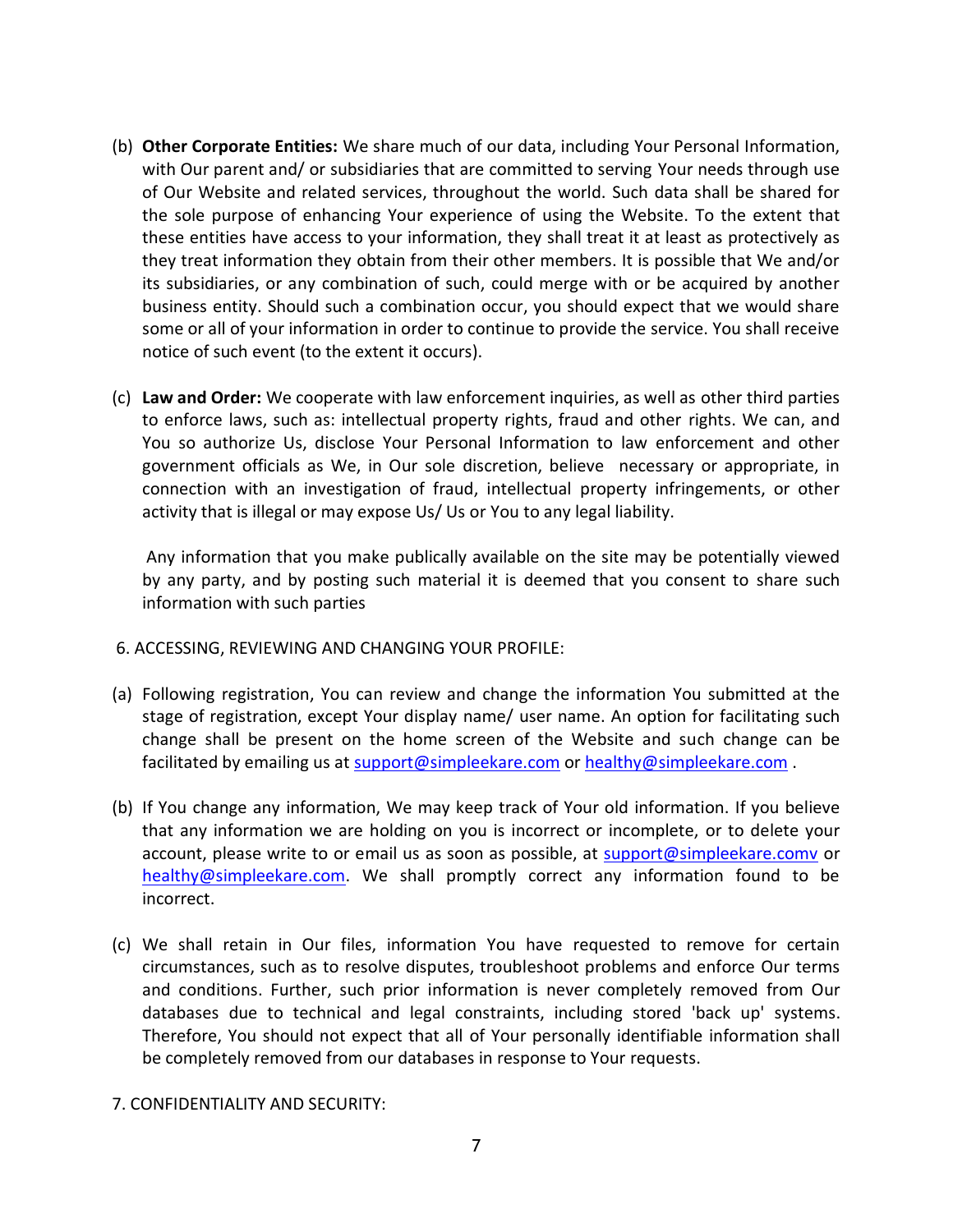- (a) Your information is regarded as confidential and therefore shall not be divulged to any third party, unless if legally required to do so to the appropriate authorities, or if necessary for providing the services of the Website. We shall not sell, share, or rent your personal information to any marketing agencies or any other such companies that indulge in unsolicited communications. Any communication by Us to You shall be undertaken in accordance with Our Terms of Service and Privacy Policy.
- (b) We treat data as an asset that must be protected against loss and unauthorized access. We employ many different security techniques to protect such data from unauthorized access by members inside and outside Simpleekare Health Private Limited.
- (c) We follow generally accepted industry standards to protect the Personal Information submitted to Us and information that We have accessed. The User agrees that any security breaches beyond the control of Our standard security procedures are at Your sole risk and discretion.
- (d) In case the User has any grievance, question, complaint regarding processing of the information, please contact Grievance Officer at: SimpleeKare Health Private Limited N2-19 IRC Village, Nayapalli, Bhubaneswar, Odisha – 751015 Email: [legal@simpleekare.com](mailto:legal@simpleekare.com)

### 8. INDEMNITY:

You agree and undertake to indemnify us in any suit or dispute by any Third Party arising out of disclosure of Personal Information by You to Third Parties either through Our Website or otherwise and Your use and access of websites, Websites and resources of Third Parties. We assume no liability for any actions of Third Parties with regard to Your Personal Information, which You may have disclosed to such Third Parties.

### 9. SEVERABILITY:

Each paragraph of this privacy policy shall be and remain separate from and independent of and severable from all and any other paragraphs herein except where otherwise expressly indicated or indicated by the context of the agreement. The decision or declaration that one or more of the paragraphs are null and void shall have no effect on the remaining paragraphs of this privacy policy.

#### 10. CHANGES TO PRIVACY POLICY: